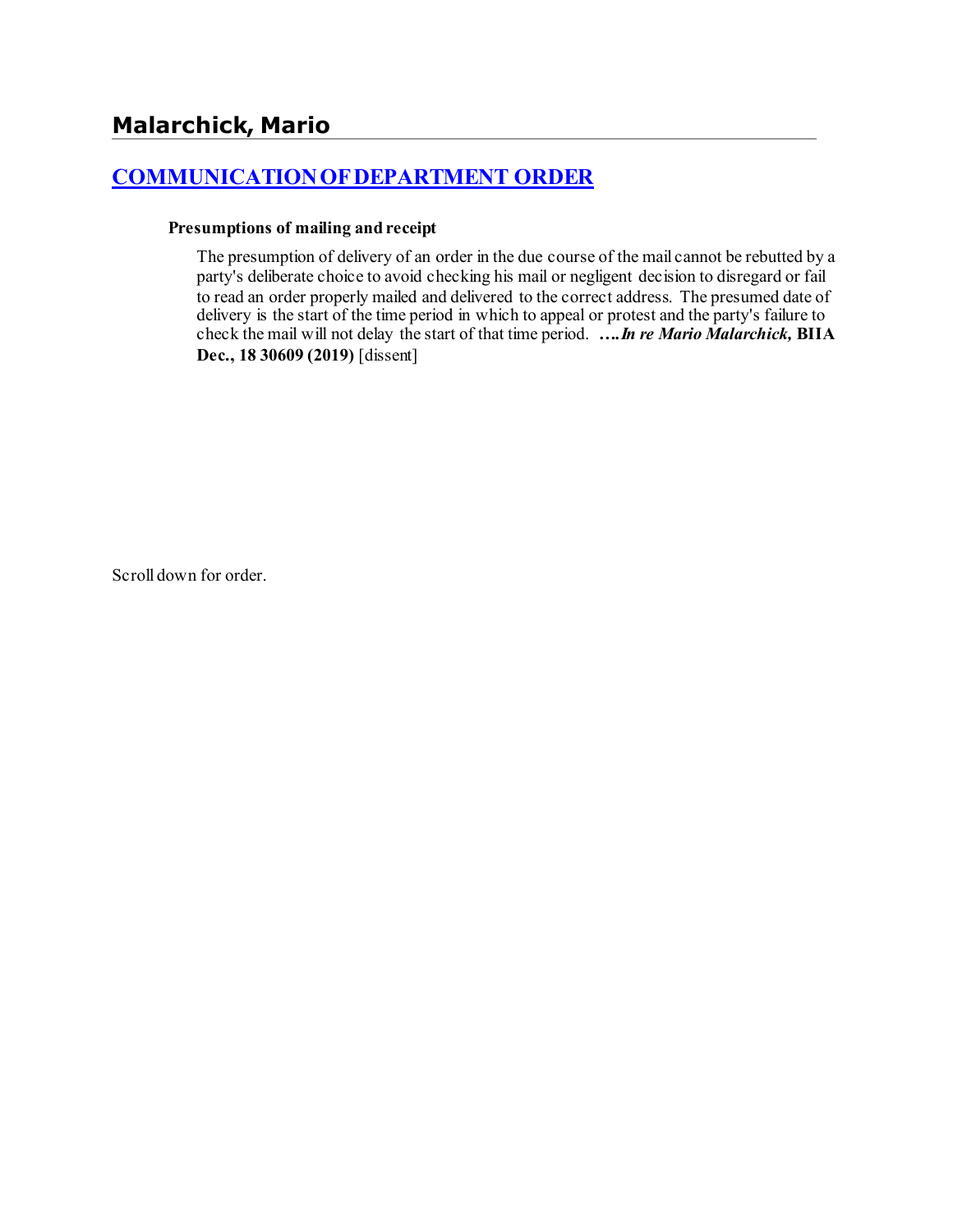#### **BEFORE THE BOARD OF INDUSTRIAL INSURANCE APPEALS STATE OF WASHINGTON**

**)**

**IN RE: MARIO MALARCHICK ) DOCKET NO. 18 30609**

## **CLAIM NO. BC-90838 ) DECISION AND ORDER**

Mario Malarchick filed a claim for an injury to his left knee that occurred while working for Scimitar Construction. The Department rejected the claim and issued an order indicating it could not reconsider the order rejecting the claim because the protest was not filed within 60 days of communication. The sole issue before us is whether Mr. Malarchick filed a timely protest to the rejection order. Our industrial appeals judge found the protest untimely. We agree with our judge's decision, but grant review to further explain our reasoning. The Department order is **AFFIRMED**.

## **DISCUSSION**

Mario Malarchick presented himself and Jill Bonnifield as witnesses to establish the date he received the May 10, 2018 Department order. He and Ms. Bonnifield are roommates living in Idaho. Mr. Malarchick was in the process of moving from Washington to Idaho around the time the Department issued the May 10, 2018 order. At the time, he received his mail at a P.O. Box in Grangeville, ID, approximately 10 miles from his home. He does not check his mail regularly.

On May 6, 2018, Mr. Malarchick drove Ms. Bonnifield and her granddaughter to the airport so they could rent a car to pick up her daughter in Boise. Meanwhile, Mr. Malarchick drove to Bellevue to rent a moving truck to empty his storage units and move his belongings to Idaho. He returned the truck in Idaho on May 12, 2018, and drove back to Bellevue with Ms. Bonnifield to pick up his car that evening. They returned home on May 13, 2018.

Mr. Malarchick acknowledged that he spoke to his claims manager on May 16, 2018, and learned that the claim rejection had been affirmed and he would be receiving an order in the mail. Based on the telephone conversation, he knew that he intended to appeal the claim rejection order.

Mr. Malarchick went to Grangeville for errands on May 16 and 17, 2018, and returned there again on May 21, 2018. He returned to town again on May 25, 2018, to check the mail. He received and read the Department order on May 25, 2018. He filed his protest on July 18, 2018.

The Department presented testimony from Thomas A. Thomas to establish the date of delivery of the May 10, 2018 order. Mr. Thomas has worked for the Department of Labor and Industries for 28 years. He is very familiar with the process of mailing Department orders and receiving outside communications. He provided a thorough explanation of that process during his testimony.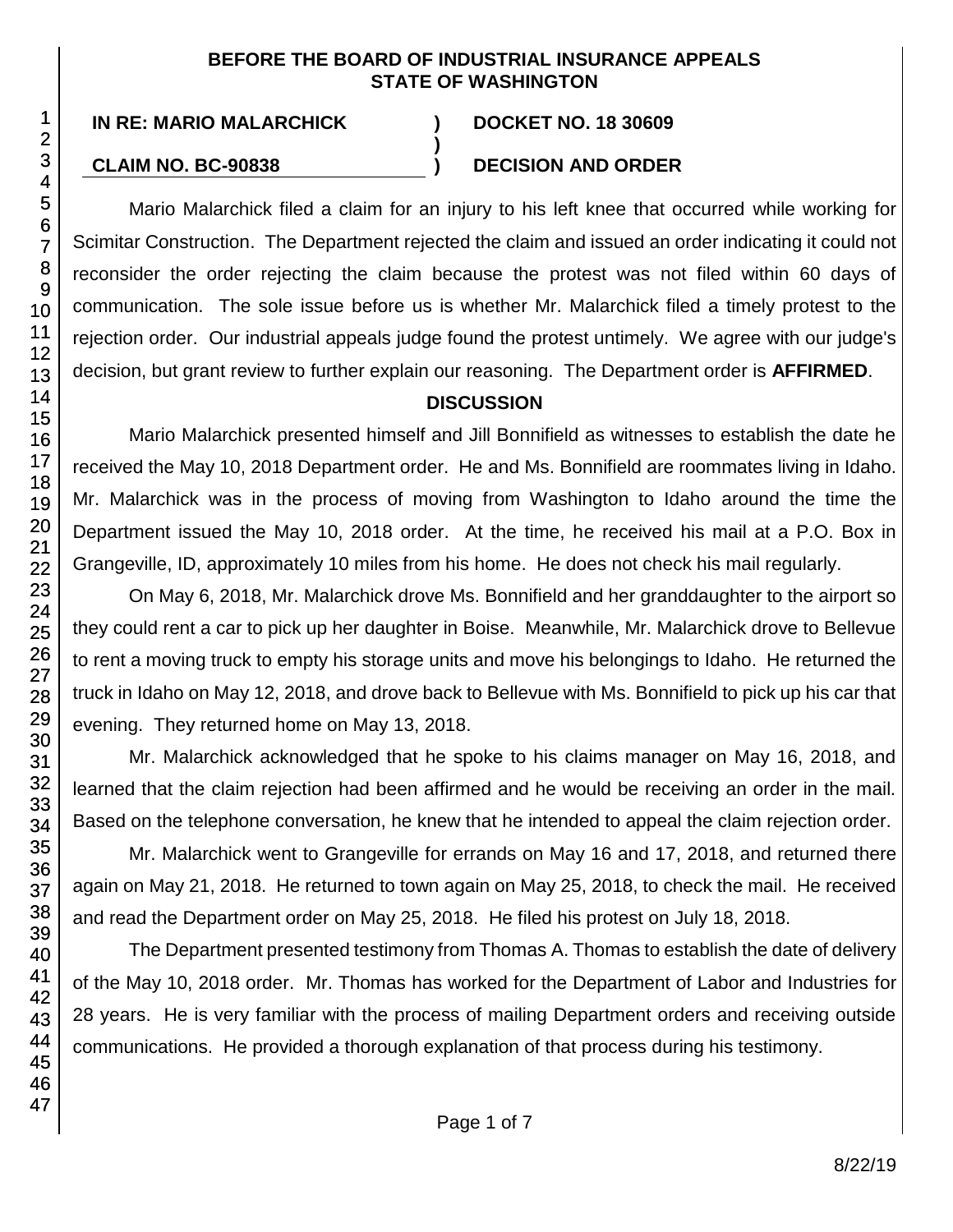Based on his review of Mr. Malarchick's file, Mr. Thomas was able to determine that the May 10, 2018 Department order affirming claim rejection was properly mailed to Mr. Malarchick's correct address and according to Department procedures on May 10, 2018. He testified that allowing three business days for receipt would be common, and in this case that would make the date of delivery May 15, 2018. The order specifically stated that any appeal must be filed within 60 days of communication. Sixty days from May 15, 2018, would have been July 14, 2018. Mr. Thomas also testified that the Department received Mr. Malarchick's protest of the May 10, 2018 order via fax communication on July 18, 2018.

RCW 51.52.060 provides that the appellate time period does not begin to run until the Department's decision or order is "communicated" to the affected parties; but, it does not define communication. We have consistently held that a decision or order is communicated on the date it is received.

We start with a presumption that properly addressed mail will reach its destination. RCW 51.52.050 authorizes service of orders "by mail, which shall be addressed to such person at his last known address as shown by the records of the department," rather than by personal service. Evidence that a Department order is mailed to a worker at the last known address gives rise to a presumption that the order was received by the worker in the due course of the mails.<sup>1</sup> This is a rebuttable presumption.

Our approach in determining the date of receipt has been not only to consider when the order was mailed but also to examine circumstances that can cause an excusable delay in actual receipt. In 1947, upholding the Board's determination that a claimant's appeal was untimely, the Washington Supreme Court stated:

The undisputed evidence, then, is to the effect that the letter was received and placed in the pocket of the respondent's bathrobe which hung at the side of his bed, and he knew that it was there. He also knew that the letter was from Olympia. The fact that the respondent says that he did not read the letter and did not know its contents is not controlling. The department had done all it was required to do in making 'communication' of its decision in closing the claim to the party affected thereby.<sup>2</sup>

In 1956, we agreed with this line of reasoning stating:

l *In re John Karns*, BIIA Dec., 05,181 (1956).

*Nafus v. Dep't of Labor & Industries*, 142 Wash. 48 (1947).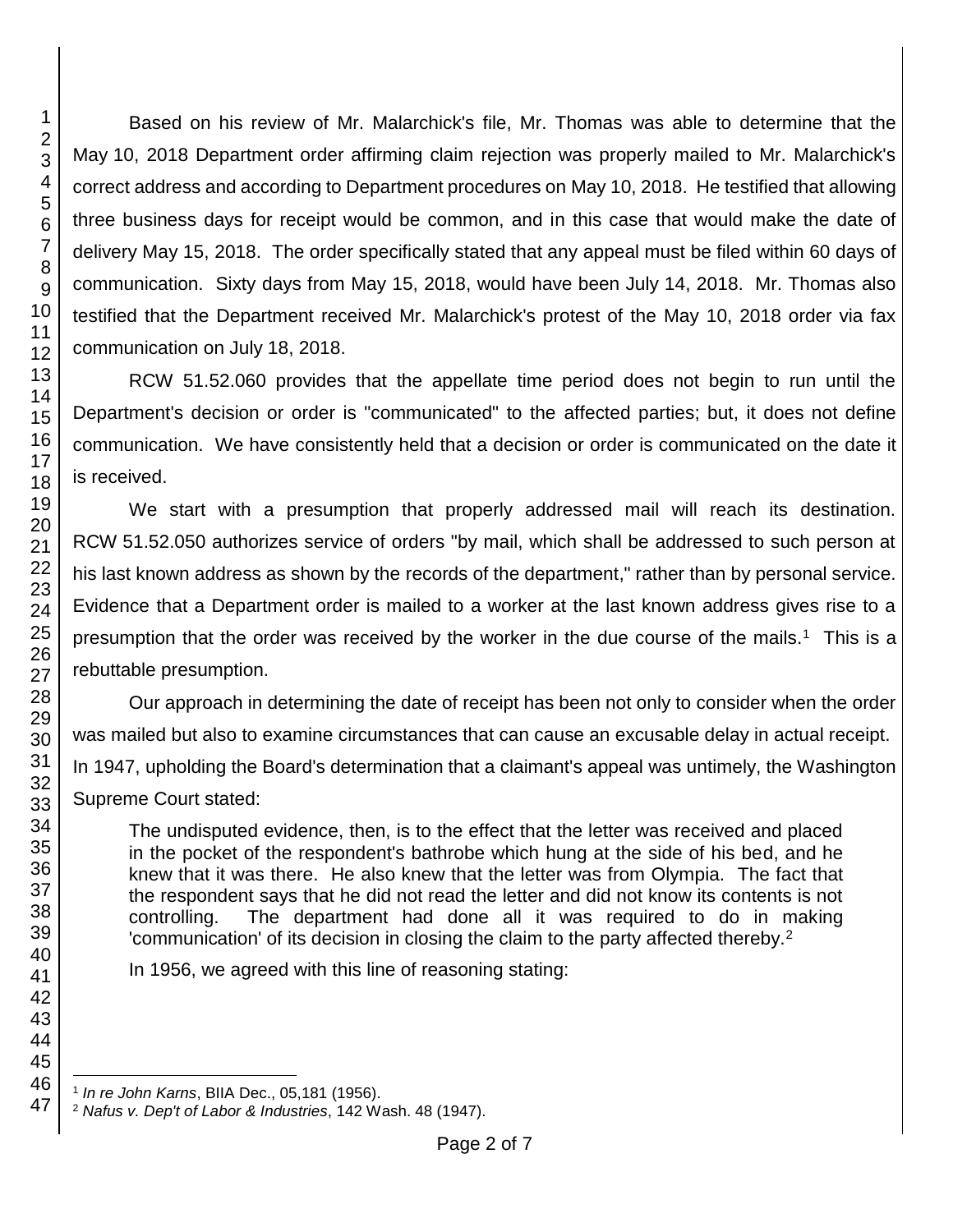If [RCW 51.52.060] were interpreted as meaning that such a decision or order is not "communicated" to a party until he chooses to pay attention to it and do something about it, there would be, in effect, no statute of limitations.<sup>3</sup>

Early Board decisions expected some level of diligence on the part of the recipient, but acknowledged that certain circumstances that interfere with actual receipt can be recognized as delays in effective communication. In our 1959 decision *In re Edward Morgan*, we contemplated such a situation when we found the claimant had regularly checked his mail at a private mail drop in anticipation of an appealable order, and excused a delay in challenging the order when the mail was not properly delivered.

While it is possible that the order in question may have been delivered to 114 Occidental Avenue and misplaced by someone at that address, we do not believe that delivery at that address, under the circumstances, constituted "communication" to the claimant. **Although a claimant who deliberately or negligently disregards or fails to read a communication delivered to his residence may well be charged with knowledge or notice thereof,** the claimant in this case called for his mail each day and, in our opinion, it would be manifestly unjust and contrary to the legislative intent to charge him with notice of an order he did not receive based solely on a presumption of its receipt at a "mail depot" such as that maintained by Archie McDougall's employment agency.<sup>4</sup>

Most recently, the court of appeals in *Arriaga<sup>5</sup>* declined to follow our decision in *In re Dorena*  Hirschman.<sup>6</sup> In the Hirschman appeal we determined Ms. Hirschman could not have received an order mailed while she was on vacation and found the order was not effectively communicated until the day she returned home from her trip. The court declined to follow *Hirschman* because it believed the holdings in *Nafus v. Dep't of Labor & Indus.<sup>7</sup>* and *Rodriguez v. Dep't of Labor & Indus*.<sup>8</sup> require only that the order be received and does not require it be actually read or understood; rather these decisions looked to whether the mailing was properly addressed and delivered.<sup>9</sup> The *Arriaga* court also distinguished *Morgan* because unlike the circumstance in *Morgan,* presumption of receipt had been established in *Arriaga*. The court noted that under supreme court precedent, communication does not require a party to have actually read a properly addressed and delivered order.<sup>10</sup> In *Arriaga* 

- 3 *In re John Karns,* BIIA Dec., 05,181 (1956).
- *In re Edward Morgan*, BIIA Dec., 09,667 (1959) (emphasis added).
- *Arriaga v. Dep't of Labor & Indus.* 183 Wn. App. 817 (2014).
- BIIA Dec., 09 17130 (2010).
- 142 Wash. 48 (1927).
- 85 Wn.2d 949 (1975).
- *Arriaga,* at 827.
	- *Arriaga,* at 827.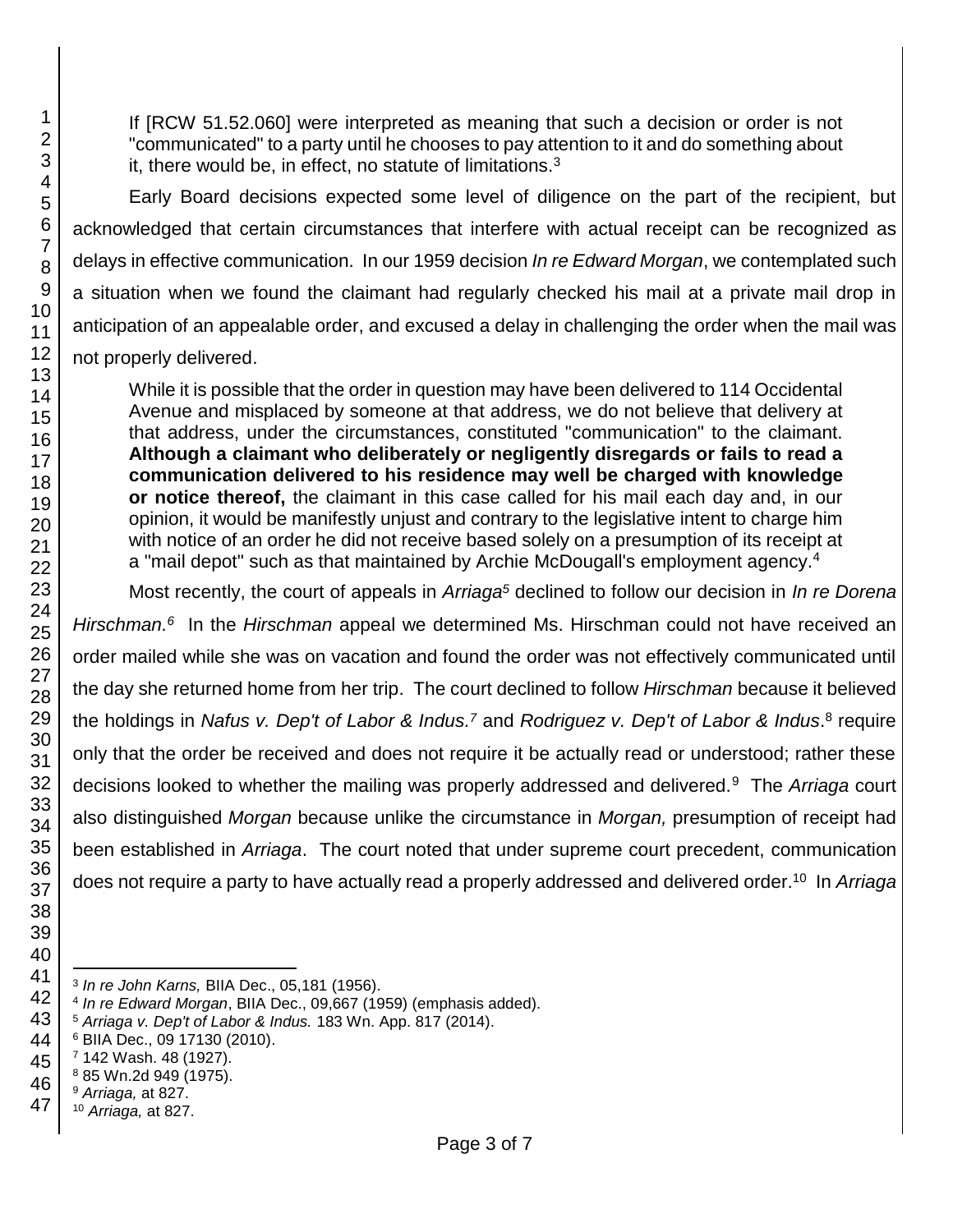an order received by a doctor's office was determined to have been communicated when the order was received by the doctor's office, not the date the doctor actually saw the order.

We find that the May 10, 2018 order was communicated to Mr. Malarchik on May 15, 2018, which is the presumed delivery date. The order was mailed and delivered to his correct address at the time. In reaching our decision, we pay particular attention to the fact that Mr. Malarchick visited the town in which his P.O. Box was located at least three times after he was verbally informed that the order had been issued, but chose not to collect his mail on those occasions. There is no evidence to suggest the expected delivery date is incorrect, nor that Mr. Malarchick was prevented from accessing his P.O. Box prior to May 25, 2018. On the other hand, there is ample evidence that actual receipt of the order was delayed by Mr. Malarchick's own willful choices to avoid checking his P.O. Box on the three occasions he was in the near vicinity. The presumption of delivery in the due course of the mail cannot be rebutted by a party's deliberate or negligent decision to disregard or fail to read an order properly mailed and delivered to the correct address.<sup>11</sup> Mr. Malarchick did not file his protest within 60 days of May 15, 2018; therefore, it is untimely.

## **DECISION**

In Docket No. 18 30609, the claimant, Mario Malarchick, filed an appeal with the Board of Industrial Insurance Appeals on August 24, 2018, from an order of the Department of Labor and Industries dated July 23, 2018. In this order, the Department stated it could not reconsider its order of May 10, 2018, because the protest was not received within 60 days. This order is correct and is affirmed.

## **FINDINGS OF FACT**

- 1. On October 15, 2018, an industrial appeals judge certified that the parties agreed to include the Jurisdictional History in the Board record solely for jurisdictional purposes.
- 2. The Department stated in its Notice of Decision dated May 10, 2018, that the order could be appealed to the Board of Industrial Insurance Appeals. The order was communicated to Mr. Malarchick on May 15, 2018.
- 3. On July 18, 2018, Mario Malarchick submitted a fax to the Department of Labor and Industries. This document put the Department on notice of disagreement with its order dated May 10, 2018.

l <sup>11</sup> *Arriaga.*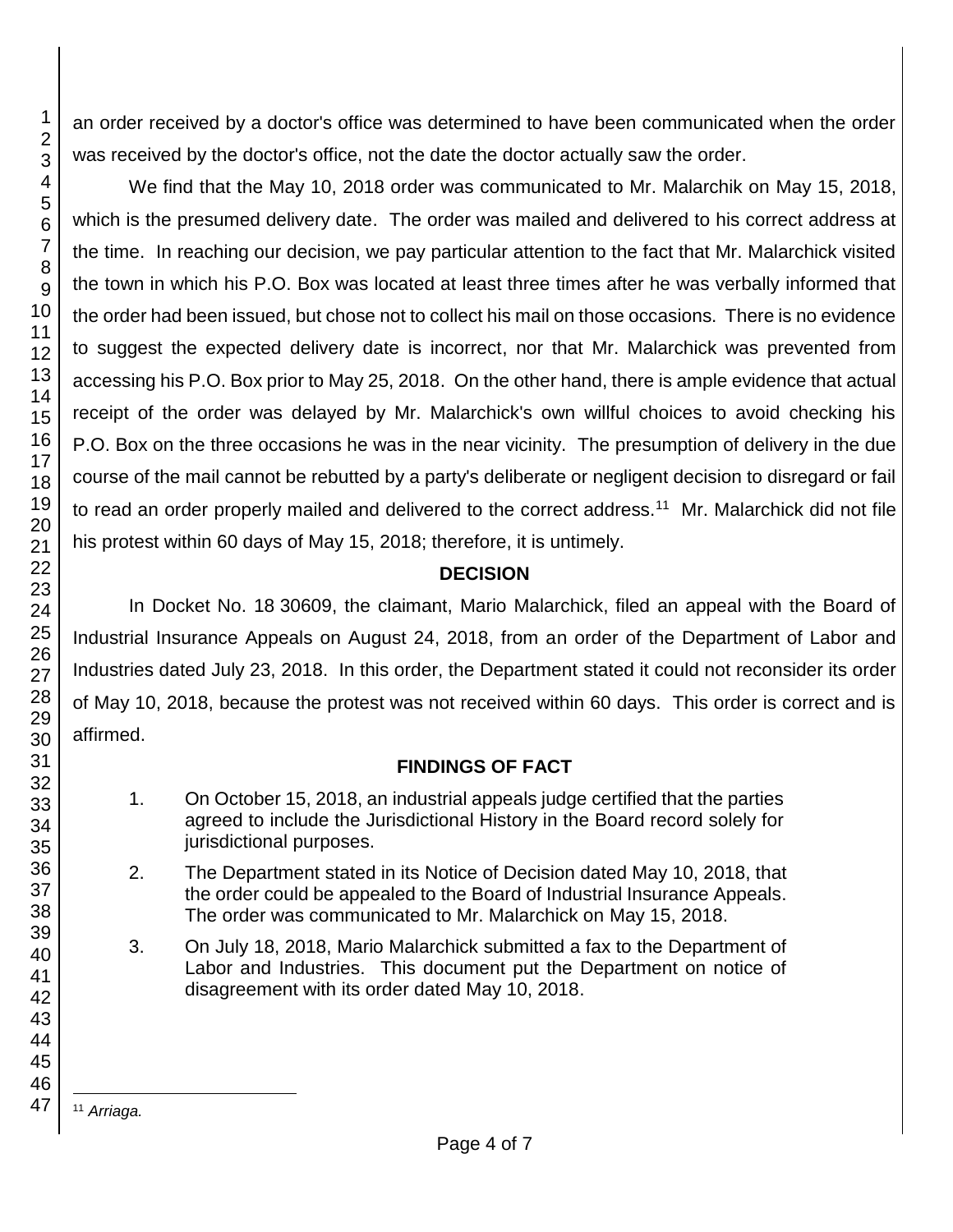4. The fax received by the Department on July 18, 2018, was not filed with the Department within 60 days of the date the order was communicated to Mr. Malarchick.

#### **CONCLUSIONS OF LAW**

- 1. The Board of Industrial Insurance Appeals has jurisdiction over the parties and subject matter in this appeal.
- 2. Mario Malarchick did not file a timely Protest and Request for Reconsideration with the Department, from the Department order dated May 10, 2018, within the meaning of RCW 51.52.050.
- 3. The Department Notice of Decision dated July 23, 2018, is correct and is affirmed.

Dated: August 22, 2019.

BOARD OF INDUSTRIAL INSURANCE APPEALS

BOARD OF INDUSTRIAL INSURAM<br>LINDA L. WILLIAMS, Chairperson<br>JAGK S. ENG, Member S. ENG, Member

#### **DISSENT**

During the time period under consideration in this appeal, Mr. Malarchick was moving his household from Washington to Idaho, and then caring for his roommate and her granddaughter who were both sick. From the record, the claims manager advised Mr. Malarchick on May 16, 2018, that his claim had been denied and an order had been mailed to him. Mr. Malarchick said he'd watch for the order. Mr. Malarchick went into Grangeville the next day and he explained that he just went to get some medicine for his roommate and her granddaughter who were both sick, so he made a "quick trip of it."<sup>12</sup> Considering that it was only a day after he had been told that the order was in the mail it is unlikely that he would have expected it to have arrived in his mailbox in such a short time period. The next time Mr. Malarchick was in Grangeville was on May 21, 2018, when he got some medicine for his roommate and her granddaughter who were still sick. On May 23, 2018, he did not go to Grangeville, he went to Kamiah for a doctor's appointment for his roommate and her granddaughter who were diagnosed with bronchitis and an ear infection respectively. Finally, a couple of days later,

l <sup>12</sup> Exhibit 1 at pg. 13.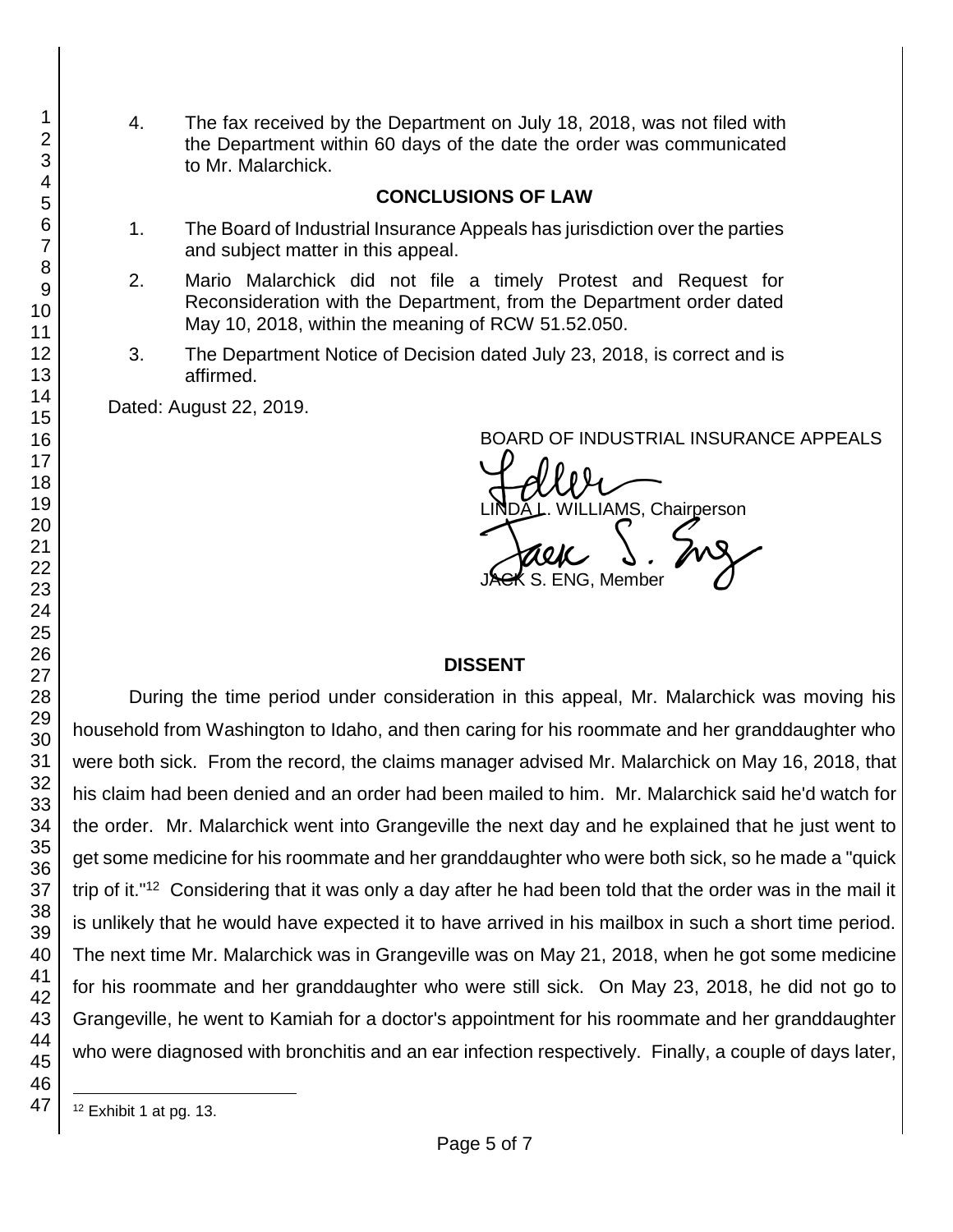on the 25th of May, Mr. Malarchick went to Grangeville and got the mail. That is when he received and read the order from the Department informing him that if he did not agree with the order he must file an appeal within "sixty days after **you receive** this notice."<sup>13</sup>

Mr. Malarchick also testified that the judge, in one of his phone conferences, told him he had 60 days from when he received the mail rather than 60 days from the mailing date. Mr. Malarchick was operating on the premise that the 60-day clock started from when he received the order. According to the date on the written appeal, Mr. Malarchick actually wrote his appeal on July 10, 2018, 60 days from the date on the order. And then, because he likely had no access to a fax until he made the trip back in to Grangeville, he faxed the protest in on July 18, 2018, likely thinking he still had six days before the time period elapsed.

This isn't a case on the merits. This is a case of determining whether Mr. Malarchick even gets an opportunity to **have** a case on the merits. The fact that Mr. Malarchick was honest about the trips he took to Grangeville in the interim between his phone conversation with the claims manager and date he got his mail actually worked against him. If he'd simply said he didn't go to the post office box because he was caring for his sick roommate and her granddaughter in that time period it is likely he would have been found to have been timely. The determination that Mr. Malarchick's appeal was untimely, however, will forever foreclose his rights under Title 51 simply because he was selfrepresented and not sophisticated enough to know that the term "when you receive it," has an alternative meaning in legalese than that which would be assigned to it in any other realm. This is the ultimate in form over substance and contrary to the liberal construction touted throughout the century of case law on Title 51 and, therefore, I dissent.

Dated: August 22, 2019.

BOARD OF INDUSTRIAL INSURANCE APPEALS

€ ISABEL A. M. COLE, Member

l <sup>13</sup> Exhibit 1 at pg. 6 (emphasis added).